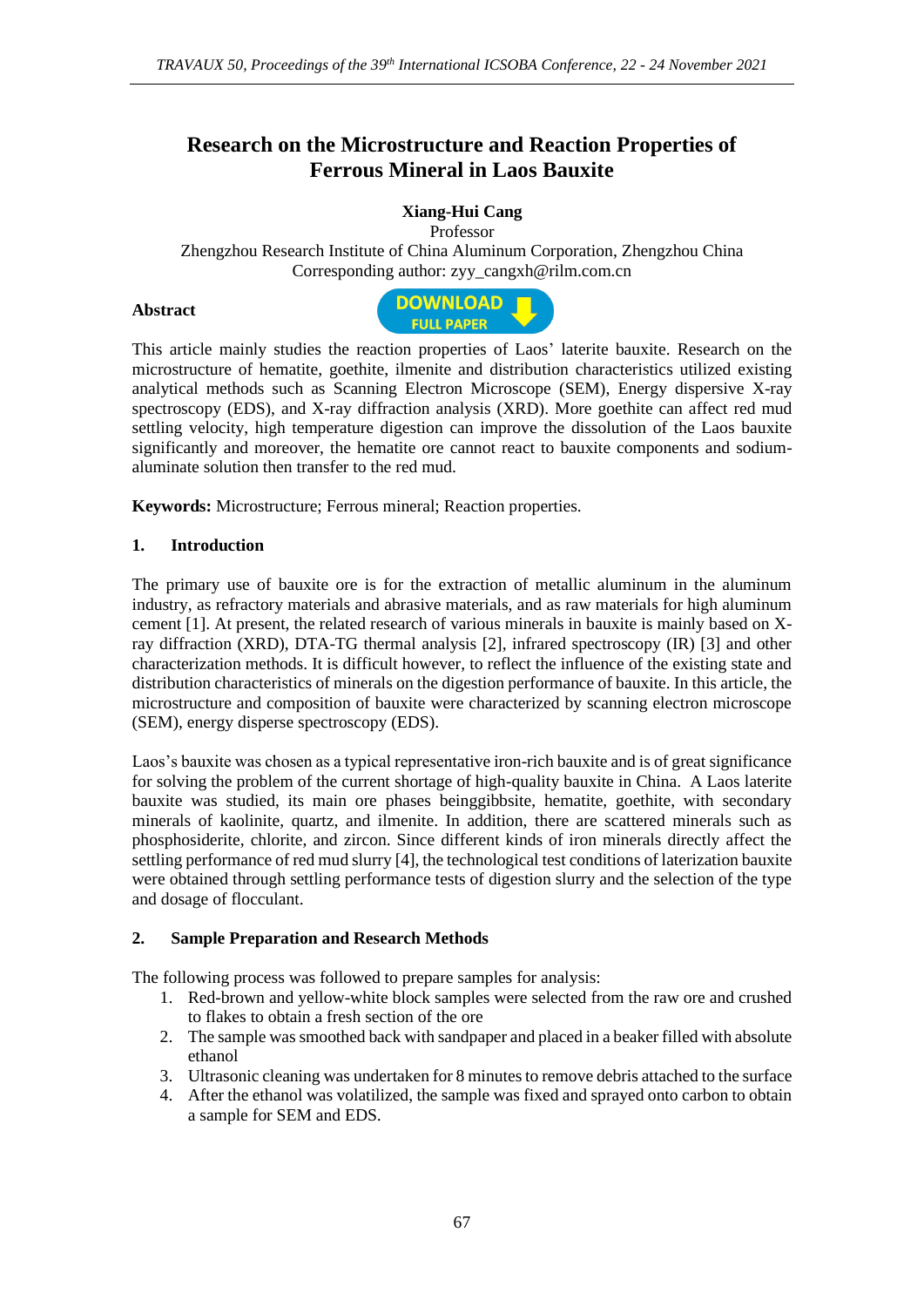In order to compare the results, diffraction and polarization samples were also prepared for typical iron-bearing ores. The ore phase was measured on ORTHOLUXⅡPOL-BK polarizing microscope from German Lerzt Company. Ore composition was performed on X'pert pro X-ray diffractometer from Netherlands PANalytical Company. Component analysis was conducted on JEOL JSM-6360LV scanning electron microscope and Oxford energy spectrum.

## **3. Results and Discussion**

### **3.1 Analysis of Ore Phase**

The phase of the reddish-brown raw ore was analyzed by XRD. As shown in Figure1, the sample is mainly composed of gibbsite and alumogoethite, and contains hematite, ilmenite, magnetite, kaolinite, quartz and other minerals. The main iron minerals are alumogoethite, hematite, ilmenite and magnetite.



### **3.1.1 Alumogoethite**

Alumogoethite is a mineral produced by in-phase replacement of aluminum. It is common for iron to be replaced by aluminum in goethite of gibbsite to form alumogoethite. Due to the different amount of substitution, the morphology of the formed alumogoethite is not very similar and is mainly present as heterogeneous and amorphous aggregates.

The replacement rate of aluminum can be determined by:

- Alkali treatment, washing, filtering, and then acid treatment, washing, filtering, drying of a weighed amount of sample to produce a certain amount of residue.
- Analysis of the chemical composition of the residue, to obtain the d value of the diffraction peaks of the (111) and (110) crystal planes of the goethite by XRD [5]
- Calculation of the displacement rate of aluminum in the alumogoethite: Al mol  $% = 21$ , and the molecular formula of alumogoethite can be determined as  $Al_{0.21}Fe_{0.79}OOH$ .